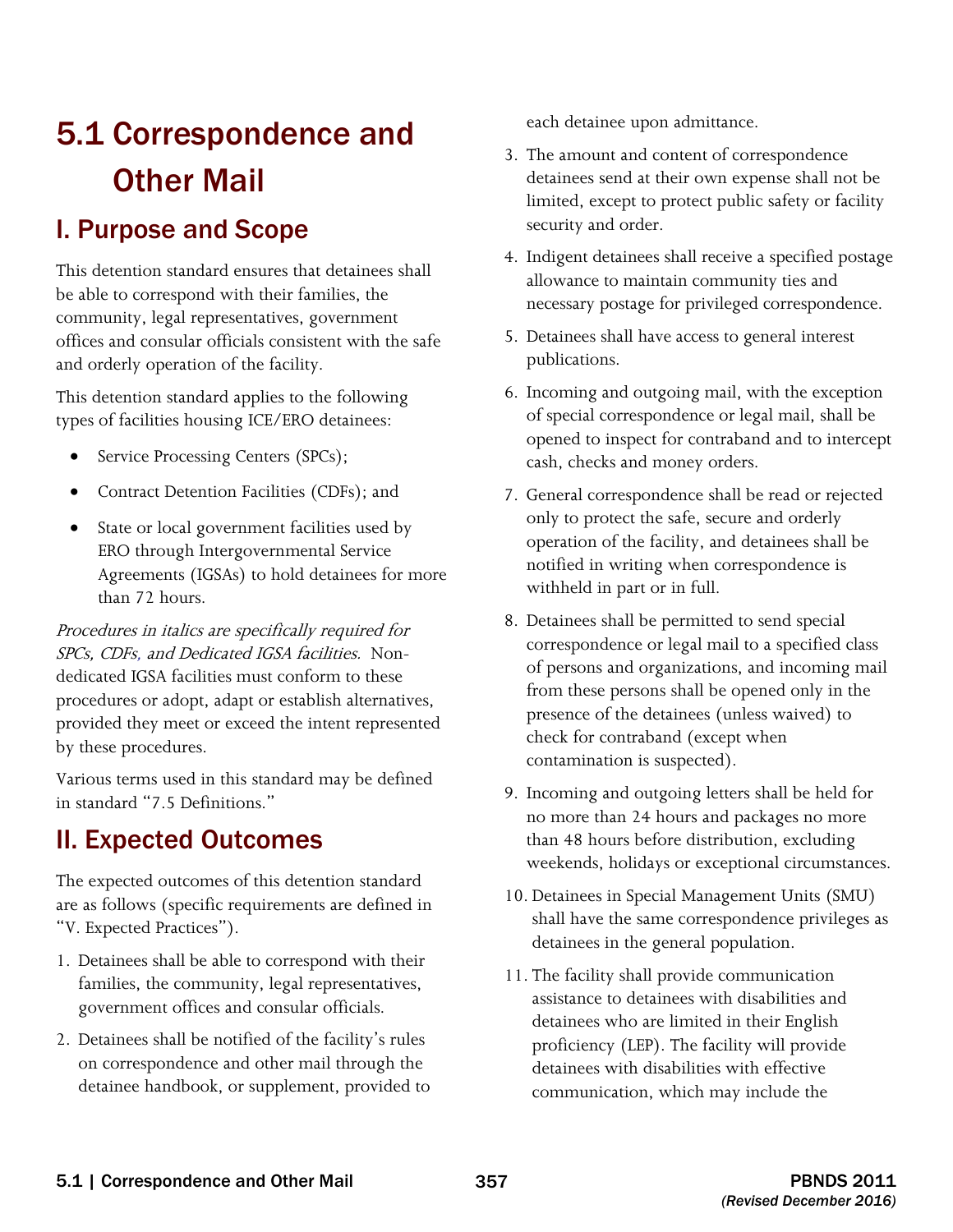provision of auxiliary aids, such as readers, materials in Braille, audio recordings, telephone handset amplifiers, telephones compatible with hearing aids, telecommunications devices for deaf persons (TTYs), interpreters, and notetakers, as needed. The facility will also provide detainees who are LEP with language assistance, including bilingual staff or professional interpretation and translation services, to provide them with meaningful access to its programs and activities.

All written materials provided to detainees shall generally be translated into Spanish. Where practicable, provisions for written translation shall be made for other significant segments of the population with limited English proficiency.

Oral interpretation or assistance shall be provided to any detainee who speaks another language in which written material has not been translated or who is illiterate.

# III. Standards Affected

This detention standard replaces "Correspondence and Other Mail" dated 12/2/2008.

# VI. References

Standards for Adult Detention Facilities: 4-ALDF American Correctional Association 4th Edition, 5B-05, 5B-06, 5B-07, 5B-08, 5B-09, 5B-10, 2A-27, 2A-60, 6A-09.

# V. Expected Practices

### A. General

Each facility shall have written policy and procedures concerning detainee correspondence and other mail.

The quantity of correspondence a detainee may receive or send at his/her own expense shall not be limited. Facilities shall not limit detainees to postcards and shall allow envelope mailings. For reasons of safety, security and the orderly operation of the facility, non-correspondence mail, such as packages and publications, shall be subject to certain restrictions.

### B. Indigent Detainees

Ordinarily, a detainee is considered "indigent" if he/she has less than \$15.00 in his/her account. Facilities shall make a timely determination as to whether a detainee is indigent.

Each facility shall have written procedures that explain how indigent detainees can request postage at government expense. Such procedures shall also be posted in a common area where all detainees can view them.

At government expense, as determined by ICE/ERO, indigent detainees shall be permitted to post a reasonable amount of mail each calendar week (see

- "J. Postage Costs") below, including the following: 1. an unlimited amount of special correspondence or legal mail, within reason;
- 2. three pieces of general correspondence; and/or
- 3. packages as deemed necessary by ICE/ERO.

### C. Detainee Notification

The facility shall notify detainees of its rules on correspondence and other mail through the detainee handbook, or supplement, provided to each detainee upon admittance. At a minimum, the notification shall specify:

- 1. That a detainee may receive mail, the mailing address of the facility, and instructions on how envelopes shall be addressed;
- 2. That a detainee may send mail, the procedure for sending mail, and instructions on how outgoing mail must be addressed;
- 3. That general correspondence and other mail addressed to detainees shall be opened and inspected in the detainee's presence, unless the facility administrator authorizes inspection without the detainee's presence for security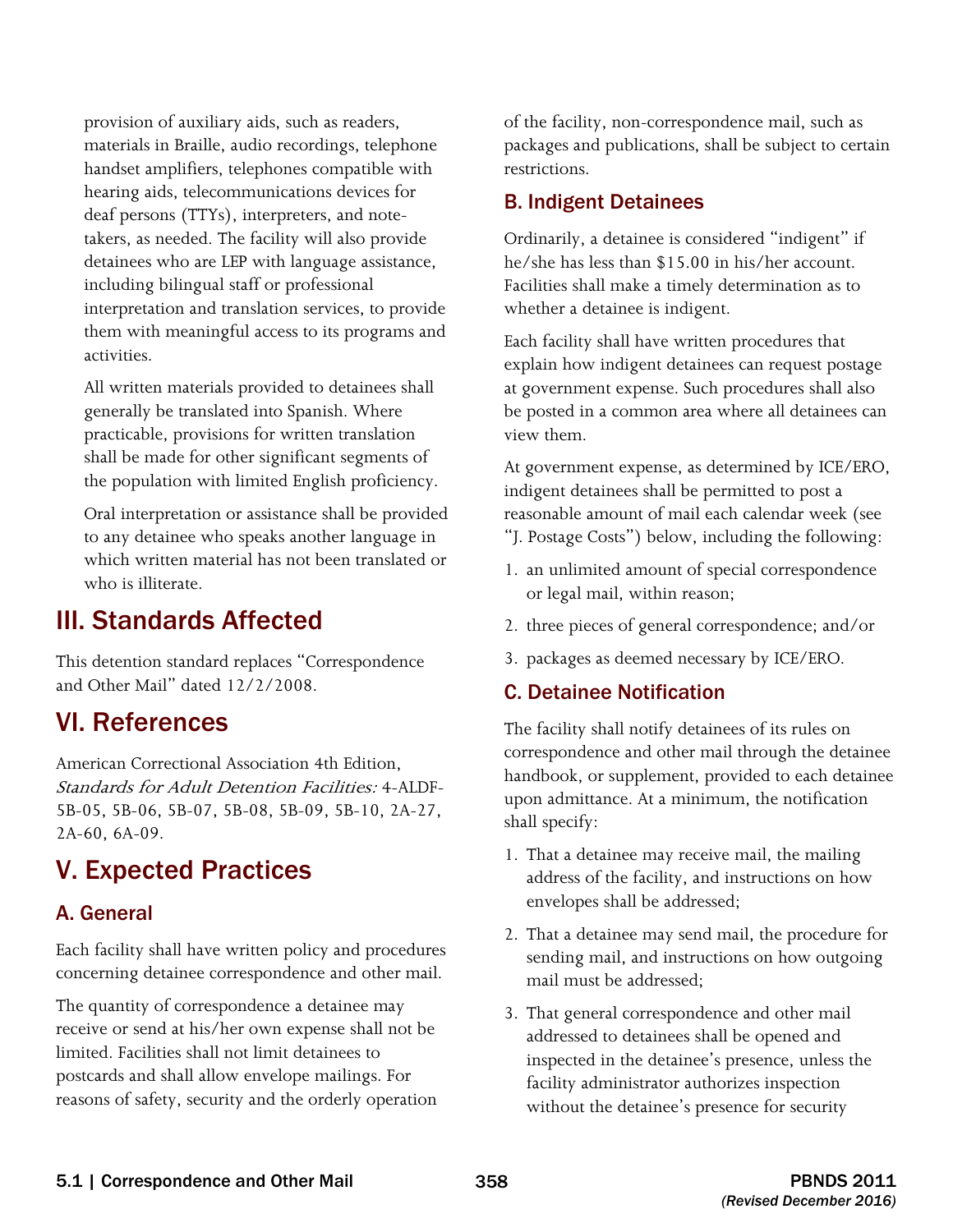reasons;

- 4. The definition of special correspondence or legal mail, including instructions on the proper labeling as "special correspondence" or "legal mail" to ensure that it is treated as privileged mail; the notification shall clearly state that it is the detainee's responsibility to inform senders of the labeling requirement;
- 5. That incoming special correspondence or legal mail may only be opened in the detainee's presence, and may be inspected for contraband, but not read, and that outgoing special correspondence or legal mail shall not be opened, inspected or read;
- 6. That packages may neither be sent nor received without advance arrangements approved by the facility administrator, as well as information regarding how to obtain such approval;
- 7. A description of mail which may be rejected by the facility and which the detainee shall not be permitted to keep in his/her possession;
- contraband and may be used by ICE/ERO as evidence against the detainee or for other purposes authorized by law (however, upon request, the detainee shall be provided a copy of be a true and correct copy; the facility shall consult ICE/ERO with any and all requests for 8. That identity documents, such as passports, birth certificates, etc., in a detainee's possession are each document, certified by an ICE/ERO officer to identity documents);
- 9. The procedure to obtain writing implements, paper and envelopes; and
- any), and the rules for providing indigent and 10. The procedure for purchasing postage (if certain other detainees free postage.

The rules notification shall be posted in each housing area.

The facility shall provide key information to

detainees in languages spoken by any significant portion of the facility's detainee population. Oral interpretation or assistance shall be provided to any detainee who speaks another language in which written material has not been translated or who is illiterate.

### D. Processing

Detainee correspondence and other mail shall be delivered to the detainee and to the postal service on regular schedules.

- 1. Incoming correspondence shall be distributed to detainees within 24 hours (one business day) of receipt by the facility.
- 2. Outgoing correspondence shall be delivered to the postal service no later than the day after it is received by facility staff or placed by the detainee in a designated mail depository, excluding weekends and holidays.
- 3. An exception may be made for correspondence or other mail that requires special handling for security purposes. For example, in exceptional circumstances, special correspondence may be held for 48 hours, to verify the status of the addressee or sender.

As a routine matter, incoming mail shall be distributed to detainees on the day received by the facility. Incoming priority, overnight, certified mail and deliveries from a private package delivery service, etc., shall be recorded with detainee signatures in a logbook maintained by the facility.

## E. Packages

Each facility shall implement policies and procedures concerning detainee packages.

Detainees shall not be allowed to receive or send packages without advance arrangements approved by the facility administrator. The detainee shall pay postage for packages and oversized or overweight mail.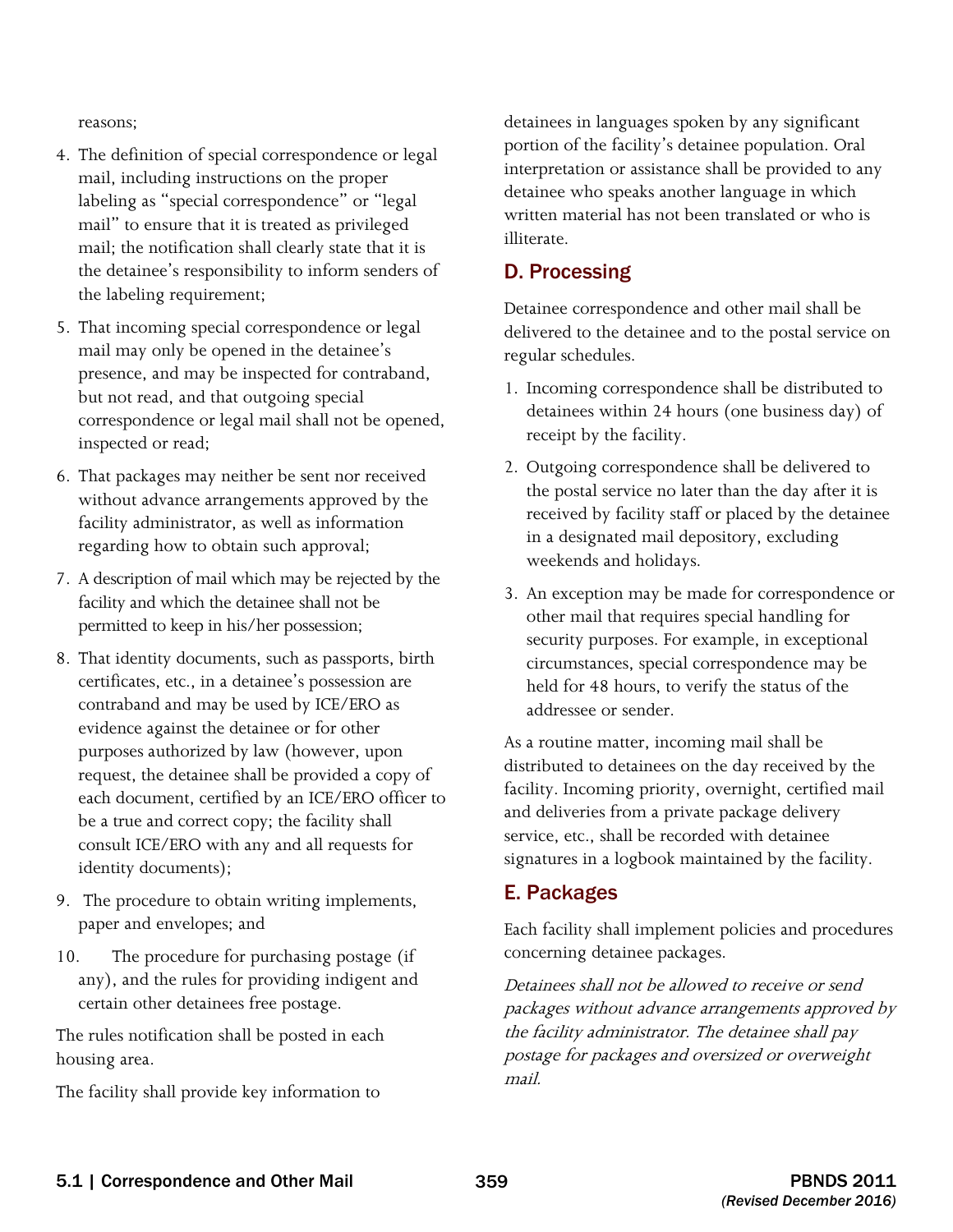# F. Inspection of Incoming Correspondence and Other Mail

#### 1. General Correspondence and Other Mail

All facilities shall implement procedures for the inspection of all incoming general correspondence and other mail (including packages and publications) for contraband.

 be read to the extent necessary to maintain security, as Staff shall open and inspect incoming general correspondence and other mail (including packages and publications) in the presence of the detainee unless otherwise authorized by the facility administrator. Incoming general correspondence may authorized by the facility administrator.

 conducted at random. Mail may also be read when a Inspection is generally for the purpose of detecting contraband. Reading of mail, which requires approval of the facility administrator, may be specific security concern arises with respect to an individual detainee, including, but not limited to, for obtaining information such as escape plots, plans to commit illegal acts and plans to violate institution rules.

#### 2. Special Correspondence or Legal Mail

 "Special correspondence" or "legal mail" shall be communications to or from any of the following: defined as the term for detainees' written

- a. private attorneys and other legal representatives;
- b. government attorneys;
- c. judges and courts;
- d. embassies and consulates;
- e. the president and vice president of the United States;
- f. members of Congress;
- g. the Department of Justice (including the DOJ Office of the Inspector General);
- h. the Department of Homeland Security (including

 and Removal Operations, the DHS Office for Civil Rights and Civil Liberties, and the DHS Office of U.S. Immigration and Customs Enforcement, ICE Health Services Corps, the Office of Enforcement the Inspector General);

- i. outside health care professionals;
- j. administrators of grievance systems; and
- k. representatives of the news media.

Correspondence shall only be treated as special correspondence or legal mail if the title and office of the sender (for incoming correspondence) or addressee (for outgoing correspondence) are unambiguously identified on the envelope, and the envelope is labeled "special correspondence" or "legal mail."

opened in their presence. All facilities shall implement procedures for inspecting for contraband, in the presence of the detainee, all special correspondence or legal mail. Detainees shall sign a logbook upon receipt of special correspondence and/or legal mail to verify that the special correspondence or legal mail was

Staff shall neither read nor copy special correspondence or legal mail. The inspection shall be limited to the purposes of detecting physical contraband and confirming that any enclosures qualify as special correspondence or legal mail.

# G. Inspection of Outgoing Correspondence and Other Mail

#### 1. General Correspondence and Other Mail

Outgoing general correspondence and other mail may be inspected or read if:

- a. the addressee is another detainee; or
- b. there is evidence the item might present a threat to the facility's secure or orderly operation, endanger the recipient or the public or facilitate criminal activity.

The detainee must be present when the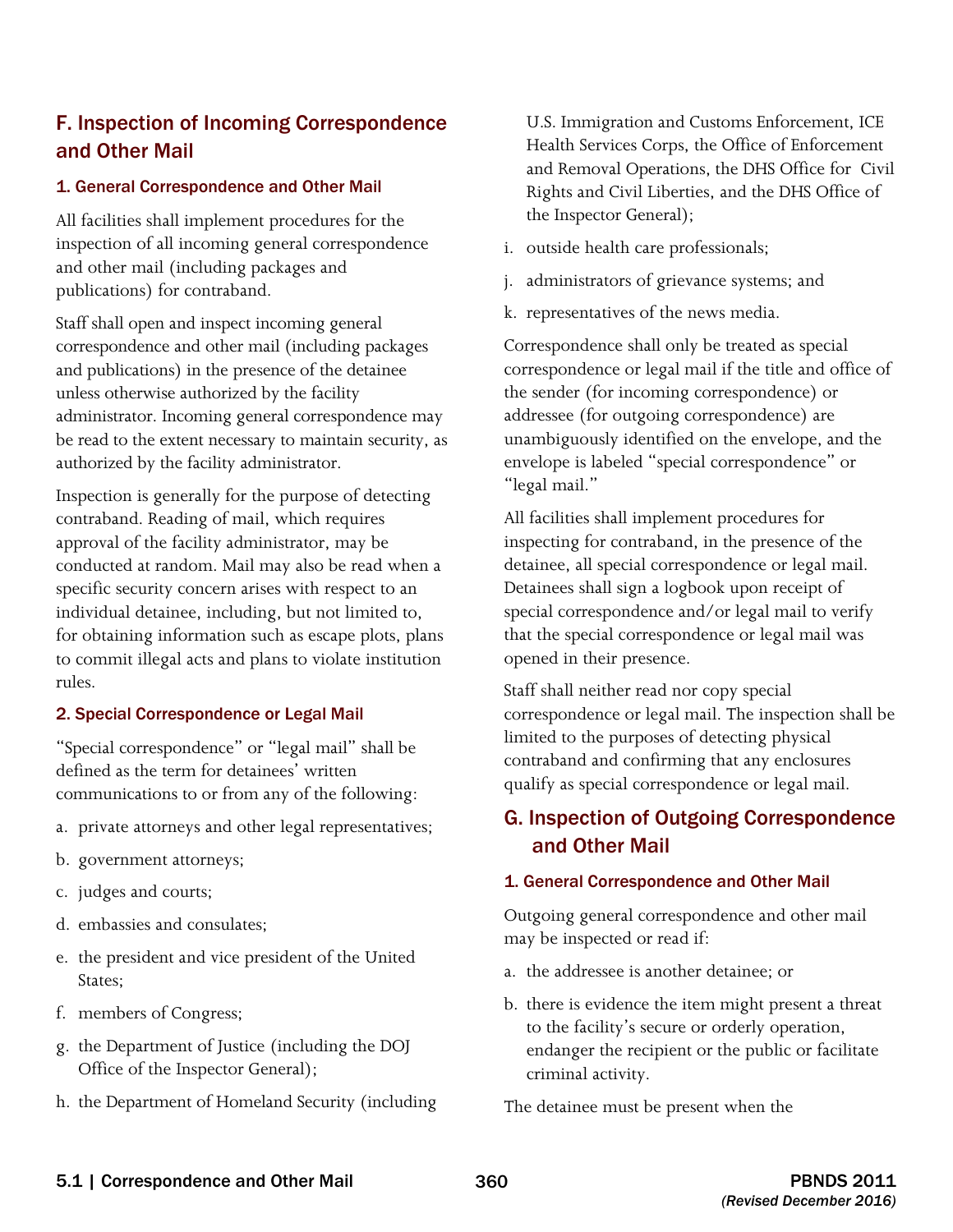correspondence or other mail, including packages, is inspected, unless otherwise authorized by the facility administrator.

#### 2. Special Correspondence or Legal Mail

Staff shall neither read nor copy outgoing special correspondence or legal mail. The inspection shall be limited to the purposes of detecting physical contraband and confirming that any enclosures qualify as special correspondence or legal mail.

Staff shall treat outgoing correspondence as special correspondence or legal mail only if the name, title and office of the recipient are clearly identified on the envelope and the envelope is labeled "special correspondence" or "legal mail."

# H. Rejection of Incoming and Outgoing Mail

All facilities shall implement policies and procedures addressing acceptable and non-acceptable mail. Detainees may receive as correspondence any material reasonably necessary for the detainee to present his/her legal claim, in accordance with this standard.

Incoming and outgoing general correspondence and other mail may be rejected to protect the security, good order or discipline of the institution; to protect the public; or to deter criminal activity.

When incoming or outgoing mail is confiscated or withheld (in whole or in part), the detainee shall be notified and given a receipt.

The facility administrator shall ordinarily consult a religious authority before confiscation of a religious item that constitutes "soft" contraband.

Correspondence and publications that may be rejected include, but are not limited to, the following.

1. Material depicting activities that present a significant risk of physical violence or group disruption (e.g., material with subjects of selfdefense or survival, weaponry, armaments, explosives or incendiary devices); however, note that newspaper articles that depict or describe violence in a detainee's country of origin may be relevant to a detainee's legal case and should not automatically be considered contraband;

- 2. Information regarding escape plots, or plans to commit illegal activities, or to violate ICE/ERO rules or facility guidelines;
- 3. Information regarding the production of drugs or alcohol;
- 4. Sexually explicit material that is obscene or prurient in nature;
- 5. Threats, extortion, obscenity or gratuitous profanity;
- 6. Cryptographic or other surreptitious code that may be used as a form of communication; or
- 7. Other contraband (any package received without the facility administrator's prior authorization is considered contraband).

Both sender and addressee shall be provided written notice, signed by the facility administrator, with explanation, when the facility rejects incoming or outgoing mail. Rejected mail shall be considered contraband and handled as detailed in the next section of this standard.

A detainee may appeal rejection of correspondence through the Detainee Grievance System.

## I. Contraband Recording and Handling

When an officer finds an item that must be removed from a detainee's mail, he/she shall make a written record that includes:

- 1. the detainee's name and A-number;
- 2. the name of the sender and recipient;
- 3. a description of the mail in question;
- 4. a description of the action taken and the reason for it;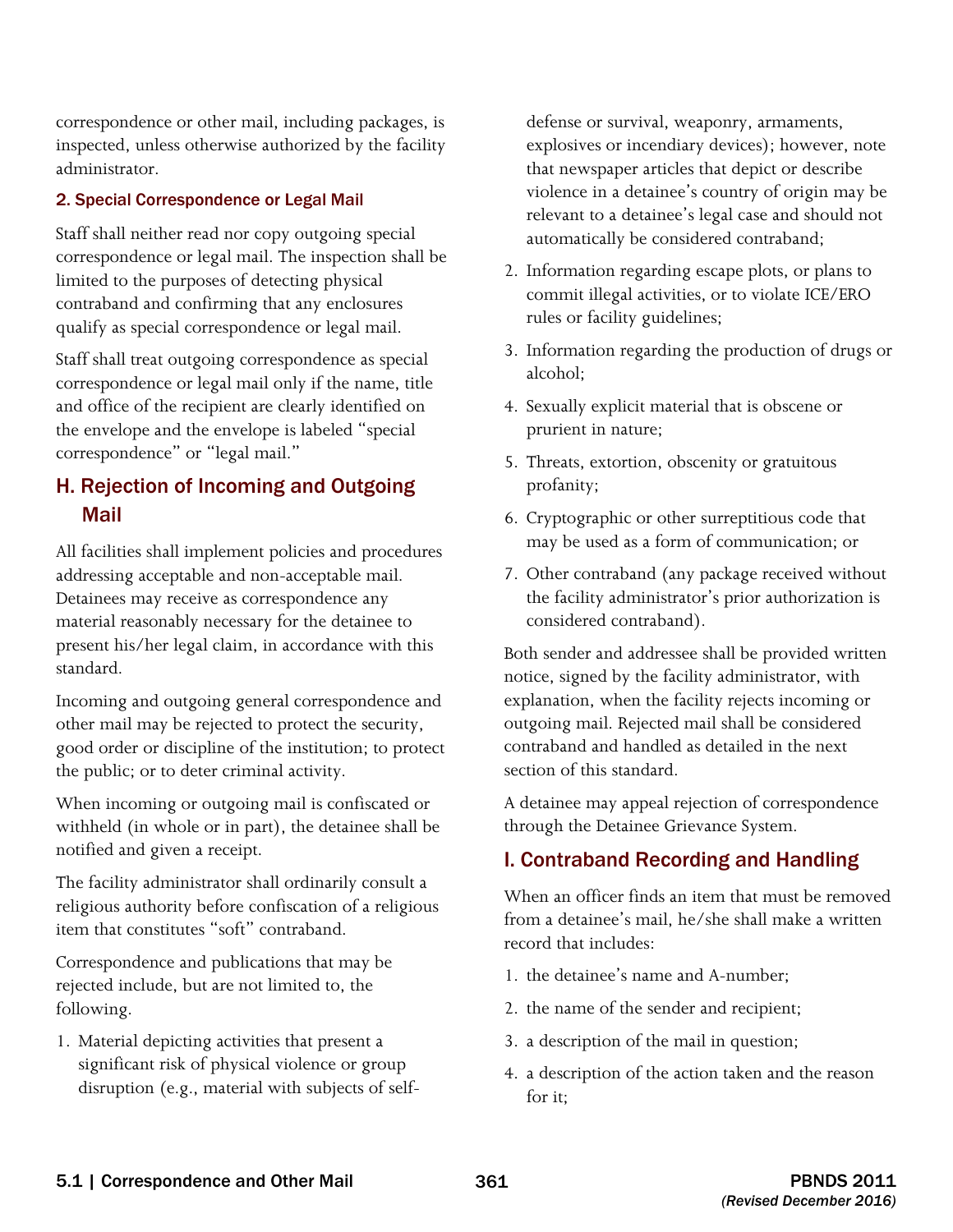- 5. the disposition of the item and the date of disposition; and
- 6. the officer's signature.

Prohibited items discovered in the mail shall be handled as follows:

- 1. A receipt shall be issued to the detainee for all cash, which shall be safeguarded and credited to the detainee's account in accordance with standard "2.5 Funds and Personal Property."
- 2. Identity documents (e.g., passports, birth certificates) shall be placed in the detainee's A-file and, upon request, the detainee shall be provided with a copy of the document, certified by an ICE/ERO officer to be a true and correct copy.
- 3. Other prohibited items found in the mail shall be handled in accordance with standard "2.3 Contraband"; however, at the discretion of the facility administrator, soft contraband may be returned to the sender.
- 4. The facility administrator shall ensure that facility records of the discovery and disposition of contraband are accurate and current.

# J. Postage Costs

- 1. The facility shall not limit the amount of correspondence detainees may send at their own expense, except to protect public safety or facility security and order.
- 2. The facility shall provide a postage allowance at government expense under two circumstances:
	- a. to indigent detainees only; or
	- b. to all detainees, if the facility does not have a system for detainees to purchase stamps.
- 3. Free postage is generally limited to letters weighing one ounce or less, with exceptions allowed for special correspondence; however, in compelling circumstances, the facility may also provide free postage for general correspondence and other mail.
- 4. Detainees who qualify for a postage allowance as defined above shall be permitted to mail, at government expense, the following:
	- a. a reasonable amount of mail each week, including at least three pieces of general correspondence;
	- potential legal representative and any court, as b. an unlimited amount of correspondence related to a legal matter, within reason, including correspondence to a legal representative, free legal service provider, any court, opposing counsel or to a consulate, determined by the facility administrator; and
	- c. packages containing personal property, when the facility administrator determines that storage space is limited and that mailing the property is in the government's best interest. See standard "2.5 Funds and Personal Property" for detailed information.

# K. Writing Implements, Paper and Envelopes

The facility shall provide writing paper, writing implements and standard sized envelopes at no cost to detainees. Special sized envelopes may be provided to detainees at their cost.

# L. Detainees in Special Management Units (SMU)

All facilities shall have written policy and procedures regarding mail privileges for detainees housed in an SMU.

Detainees in administrative or disciplinary segregation shall have the same correspondence privileges as detainees in the general population.

# M. Correspondence with Representative of the News Media

 A detainee may use special correspondence to communicate with representatives of news media.